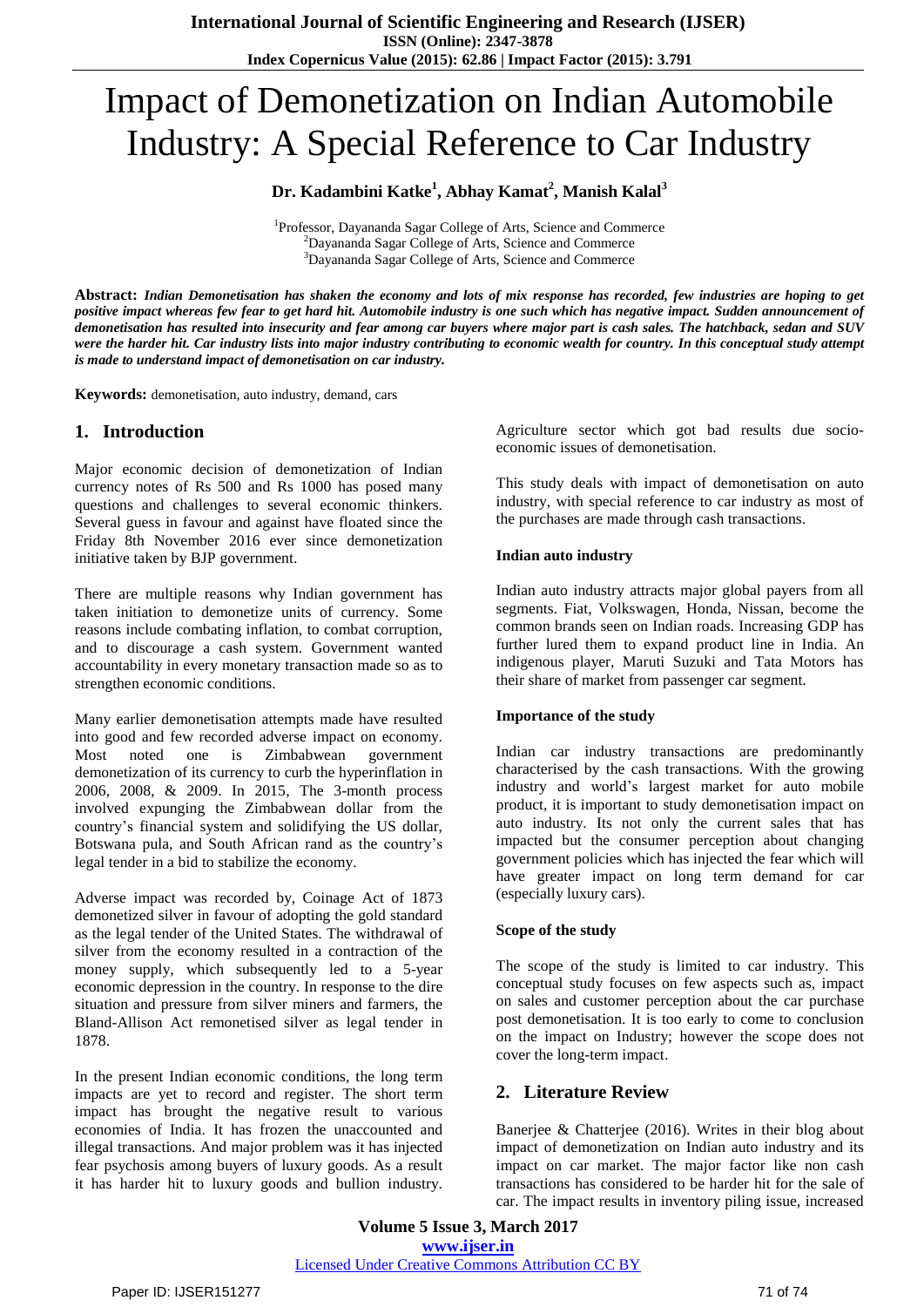fear among the end customer regarding changing government norms for possession of wealth and assets.

Nishant P (2016) Has enlisted industries top executives mixed response towards the impact of demonetisation. Bansal, the co-founder of virtual Marketplace for preowned cars "Truebil" says "The used car industry is set to experience a positive turnaround by the currency withdrawal move. Considering the current state of the industry-being organised the move will help to curb a lot of unaccounted cash transactions.

Balachandar, (2016) briefs that 35 - 40% of the prices of SUV"s and premium vehicles are paid through cash, black economy gets heavily invested SUV"s and premium vehicles. Hence, these categories will also face the heat in the short-term.

Singh (2016), The demonitization of rupees 500 and rupees 1000 notes was quite a surprise for the entire nation and the immediate ripple effect of this on the automotive industry was a DIP in the BSE auto index of 2.5 % On December 10, 2016. This is due to the fact that a number of potential buyers offer down payment in cash or sometimes, purchase a two wheeler with the complete cash payment.

Ray & Dewan (2016), Over the past 2 Months, commercial vehicle sales, especially heavy vehicles have been on a declining trend on account of waning replacement demand, weak industrial activity and uncertainty related to the impact of goods and services tax (GST) regime on vehicle prices.

With the recent Demonitization move, the demand for commercial vehicles is expected to come under further pressure, which was otherwise expected to get a boost by the end of the fiscal term from pre buying following the implementation of BS-IV emission norms from April 2017 onwards.

Mukherjee (2016); Demonetisation has badly hit the automobile sector, with demand in Gujarat, Punjab, The national capital region and North east being worse than the rest of India. Further he reveals the significant drop in inquiry and bookings.

Majeed (2016) writes, demonetisation has already dented the sales across the country. Be it is motorcycle segment, small cars or even luxury cars, customers are not going ahead with the decision to buy. They are waiting for the whole issue to settle down before any major spending. Recovery of the market is expected only by the end of this financial year.

Vora and Sahadeo (2016), Though it has been expected that the rural segment would be least impacted due to black money erosion drive as tax-exempted rural income constitutes to be a larger chunk of rural economy, cash crunch and weak consumer sentiments may hurt demand cycle, in near term as our dealer check indicates a high cash component in rural purchases. This is corroborated by HMCL and M&M witnessing 12.9% year on year & 23.5

% respectively decline in motorcycles and tractors volume in November, 2016.

# **3. Objectives**

- To Study the demonetization impact on Indian auto industry – specifically car industry
- To study the customer buying behaviour post demonetisation.

# **4. Research Methodology**

This is conceptual study basically considering the literature available on internet. Most of the literature review consist on the assumptions and predictions made by experts of automobile industry which has been analysed and presented.

This study focused on only two dimensions of demonetisation impact- impact on sales and impact on consumer behaviour of car buyers. This study focuses on short term results only.

#### **Research findings**

The government's demonetisation programme has had a very negative impact on the sales of automobiles in November, 2016. Society of Indian automobile manufacturers (**SIAM**) is calling it a temporary disruption.

India being the growing economy, the Global auto players have penetrated into Indian market, which basically characterized by demand for Hatchback and above car variants, for which most of the sales happen through money transaction.

Impact of demonetisation has mentioned as follows;

- **1.Impact on sales:** Normally the car sales pickup in the last quarter of the year especially in November and December, but due to the demonetisation policy taken by the govt. the overall auto sales in November 2016 drop by 5.48 % as compared to last year (Autocar India2016).
- **1.1** Bookings have plummeted: the sudden hit of demonetisation during the peak booking time in November month has drastically impacted on vehicle bookings. Car booking have dropped both in urban and rural areas – the impact has started from December and could last till Q4FY17. Its impact has extended even to the used cars also expected to drop, there by discouraging demand from repeat customers. It might even influence over the FY18 volumes, as a recovery depends on how fast liquidity is infused back into the economy and on how soon the industry and consumers adapt to higher non-cash transactions
- **1.2** Inventory piling up: Lower sales have led to higher inventory levels across dealers, at 45-60 days from normal levels of ~30 days. The cash crunch has fuelled a ~30% revenue drop even for repairs and services. FADA is requesting manufacturers and financial institutions to increase the credit period for

**Volume 5 Issue 3, March 2017 www.ijser.in** Licensed Under Creative Commons Attribution CC BY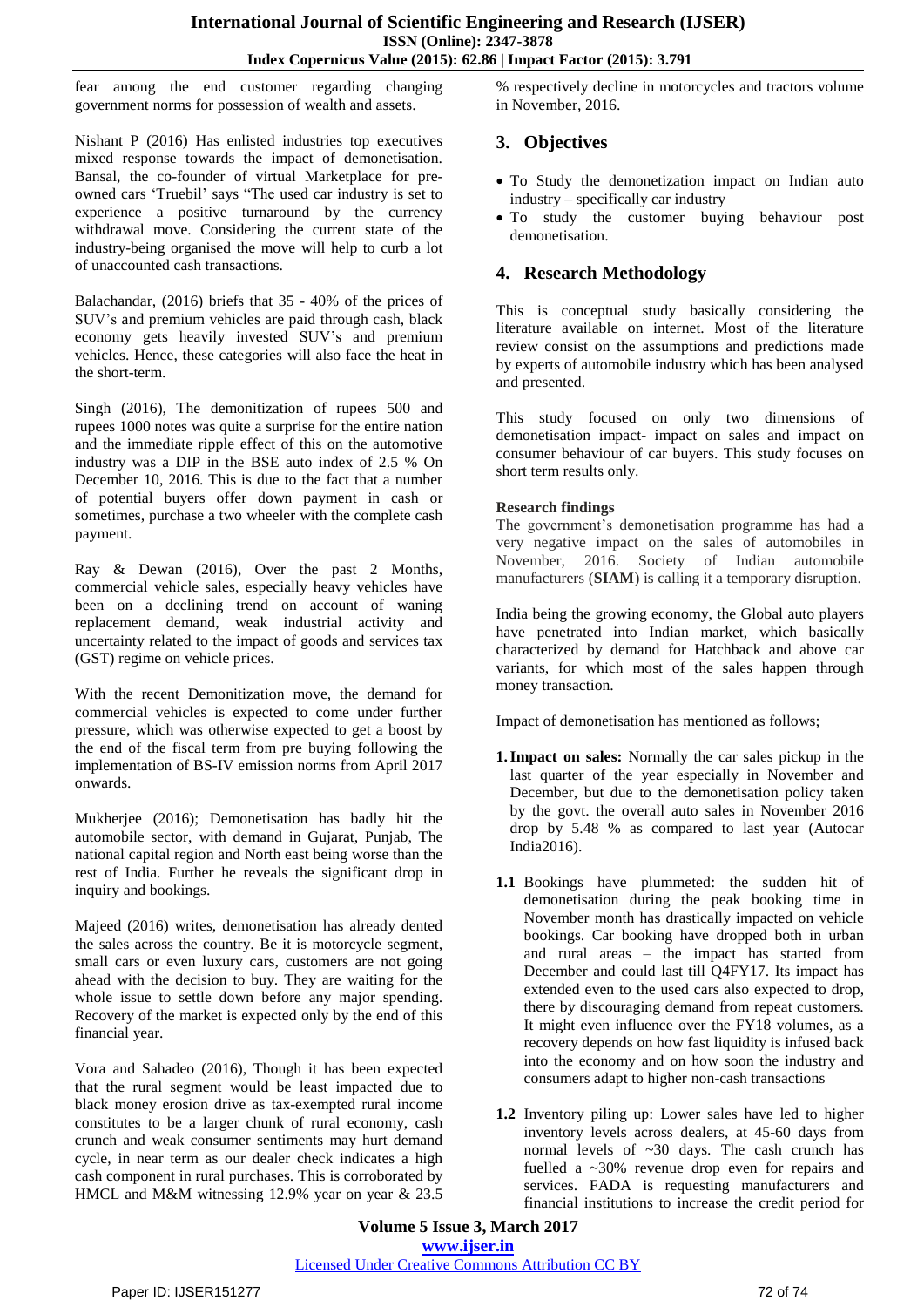dealers. It is predicted that manufacturers would reduce production and dealers might offer higher discounts towards the year end to clear stocks

**1.3** CVs and premium PVs to bear the brunt: Sales of commercial vehicles (CV) will be affected the most as the payment mostly made through cash transaction. Entry-level PVs could be the least affected as a higher proportion of sales in this segment is to the salaried class and government employees

Moving on to the premium category, it includes the premium hatches, C-segment sedans, crossover SUVs and everything above that. And the sales have dipped for all of them. More expensive the car, the harder it got hit. Continuing with Honda, the City has had one of the worst months in this year. Even the Ciaz and VitaraBrezza were hit by the cash crunch. So were the Hyundai Elite i20 and the Jazz. Only Baleno bucked the trend to sell more cars in November than October (Autocar India 2016)

Mahindra & Mahindra: India"s top maker of sport utility vehicles had domestic sales of 29,814 in November, down 38.8% from October and 24.3% year on year. Domestic sales at Tata Motors, India"s biggest auto maker by revenue, fell 28.4% month on month to 33,274 vehicles. TVS Motor Co. reported sales of two-wheelers last month dropped 27.9% from October. Other auto makers also reported double-digit percentage declines from October"s sales (Autocar India 2016).

The 8 November demonetization, which took out 86% of the currency in circulation by value, introduced uncertainty in the market at a time when Mahindra had expected a sales boost from a normal monsoon and softer interest rates.(Seth, 2016)

#### **2.Impact on consumer Buying Behaviour**

Demonetisation has brought in fear and uncertainty among the consumers of luxury product. As result of which following outcome can be recorded.



**Chart 1:** Consumer buying behaviour post demonetisation

2.1 Postponement of car booking- People have been postponing the purchase and delaying taking the

delivery of their vehicles due to various reasons. the cash crunch and uncertainty in the government policy.

**2.2** The fear psychosis of increased government scrutiny on high-value transactions is likely to dent demand for premium PVs in the near term.

#### **5. Further Scope of Research**

It is early to come to any conclusions. Few months results may not help to conclude long term impact. This study has further scope to study long term impact with more specific and wider factors covering the impact.

### **6. Conclusions**

Socio-economic factors are the determinants for car purchase. Demonetisation not only posed economic problem but also penetrated psychological fear. Long run may generate positive impact but again the demand for sedan and SUV will be in question as most of the transactions are from unaccounted sources. There needed some changes in taxation policies to keep the industry growing. Car is no more luxury for Indian; it is necessity due to improper commutation facilities provided by may state government across the country.

## **References**

- [1] Balachandar, G ( 2016) "Ban on rupees 500, 1000 notes to impact two wheelers, SUV"s, Premium vehicles sales, Retrieved from http://www.thehindubusinessline.com/economy/banon-rs-500-1000-notes-to-impact-2wheelers-suvspremium-vehicle-sales/article9323140.ece on 7/1/2017
- [2] Banerjee, A and Chatterjee, S ( 2016) " The impact of demonetisation on India" Squire Patton Boggs, Retrieved from http://www.squirepattonboggs.com/~ on 6/1/2017
- [3] Banerji., N ( 2016) "Demonetisation impact on auto industry" http://www.autocarindia.com/autonews/demonetisation-impact-on-auto-industry-403495.aspx
- [4] Majid, A, (2016) " Demonetisation drive dents automobile sales" Retrieved from, www.businessstandard.com on 9/1/2017
- [5] Mukherjee, S, and Shukla, S( 2016) " Post demonetisation, auto industry fears 30% drop in November retail sales", Retrieved from www.economictimes.indiatimes.com on 7/1/2017
- [6] Parekh, N, (2016), Autocar, Automobile Magazine " Reviews on car sales" Retrieved from www.autocarindia.com on 11/1/2017
- [7] Parekh, N (2016) "Motown's demonetisation hit shows up in November auto sales Car and bike" Retrieved from www.auto.ndtv.com on 10/1/2017
- [8] Ray, S and Dewan, S (2016) "Near term growth momentum may be impacted by the ban of high denomination notes: ICRA (Subrata Ray, Senior group vice president, ICRA) Retrieved from http://www.slideshare.net/sagar1122/impact-of-